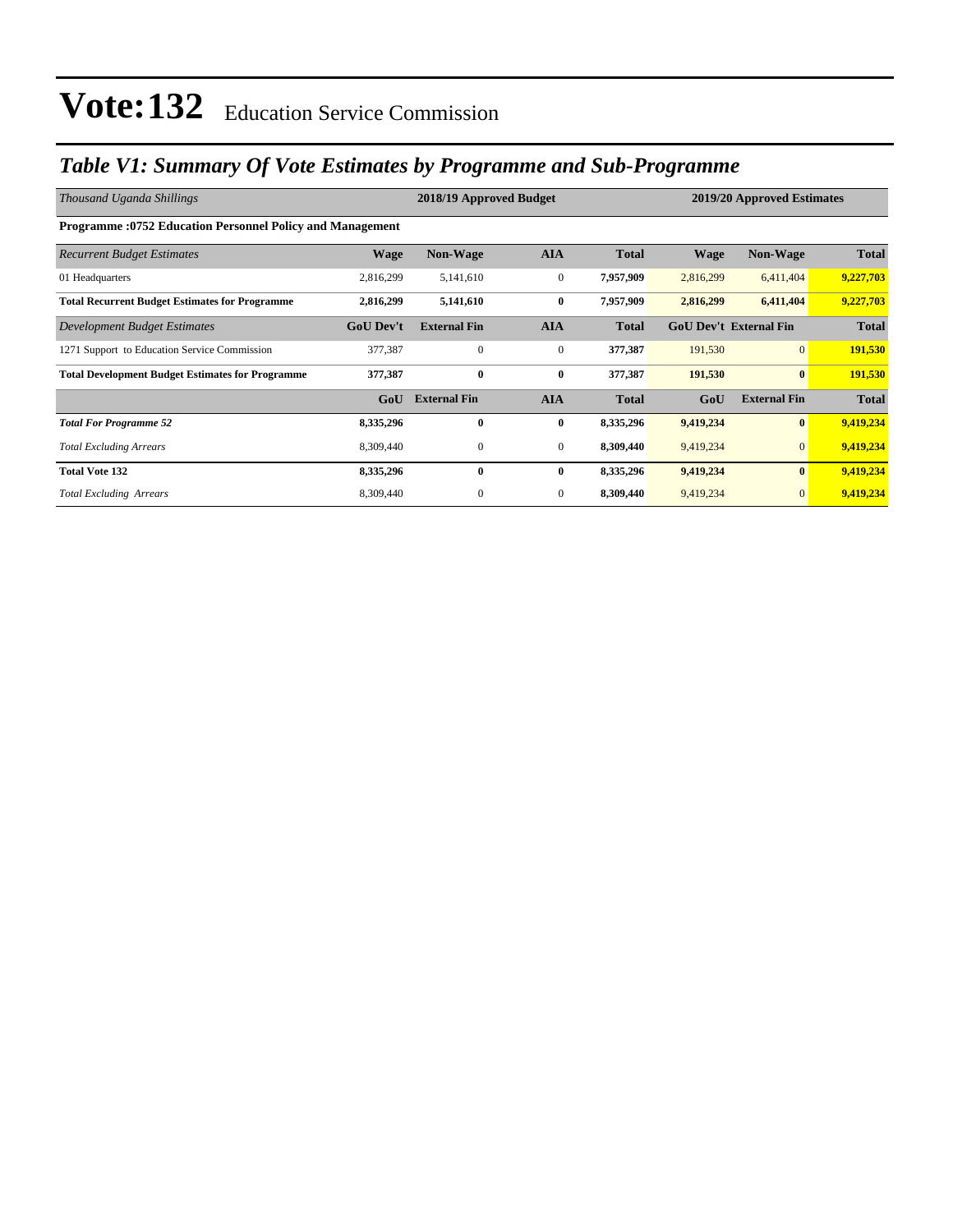### *Table V2: Summary Vote Estimates by Item*

| Thousand Uganda Shillings                                   |           | 2018/19 Approved Budget |            |                  | 2019/20Approved Estimates |                     |              |
|-------------------------------------------------------------|-----------|-------------------------|------------|------------------|---------------------------|---------------------|--------------|
|                                                             | GoU       | <b>External Fin</b>     | <b>AIA</b> | <b>Total</b>     | GoU                       | <b>External Fin</b> | <b>Total</b> |
| <b>Employees, Goods and Services (Outputs Provided)</b>     | 7,957,909 | 0                       | $\bf{0}$   | 7,957,909        | 9,227,703                 | $\bf{0}$            | 9,227,703    |
| 211101 General Staff Salaries                               | 2,816,299 | 0                       | $\bf{0}$   | 2,816,299        | 2,816,299                 | $\bf{0}$            | 2,816,299    |
| 211103 Allowances (Inc. Casuals, Temporary)                 | 365,556   | $\bf{0}$                | $\bf{0}$   | 365,556          | 387,289                   | $\bf{0}$            | 387,289      |
| 212102 Pension for General Civil Service                    | 581,399   | 0                       | $\bf{0}$   | 581,399          | 674,736                   | $\bf{0}$            | 674,736      |
| 213001 Medical expenses (To employees)                      | 54,000    | $\bf{0}$                | $\bf{0}$   | 54,000           | 34,000                    | $\bf{0}$            | 34,000       |
| 213002 Incapacity, death benefits and funeral expenses      | 4,000     | $\bf{0}$                | $\bf{0}$   | 4,000            | 4,000                     | $\bf{0}$            | 4,000        |
| 213004 Gratuity Expenses                                    | 779,841   | 0                       | $\bf{0}$   | 779,841          | 779,841                   | $\bf{0}$            | 779,841      |
| 221001 Advertising and Public Relations                     | 27,000    | $\boldsymbol{0}$        | $\bf{0}$   | 27,000           | 16,200                    | $\bf{0}$            | 16,200       |
| 221003 Staff Training                                       | 33,900    | 0                       | $\bf{0}$   | 33,900           | 33,900                    | $\bf{0}$            | 33,900       |
| 221004 Recruitment Expenses                                 | 1,984,430 | $\bf{0}$                | $\bf{0}$   | 1,984,430        | 3,006,558                 | $\bf{0}$            | 3,006,558    |
| 221007 Books, Periodicals & Newspapers                      | 7,200     | $\bf{0}$                | $\bf{0}$   | 7,200            | 7,200                     | $\bf{0}$            | 7,200        |
| 221008 Computer supplies and Information Technology<br>(TT) | 40,005    | 0                       | $\bf{0}$   | 40,005           | 40,005                    | $\bf{0}$            | 40,005       |
| 221009 Welfare and Entertainment                            | 50,000    | $\bf{0}$                | $\bf{0}$   | 50,000           | 50,000                    | $\bf{0}$            | 50,000       |
| 221011 Printing, Stationery, Photocopying and Binding       | 100,000   | $\bf{0}$                | $\bf{0}$   | 100,000          | 130,000                   | $\bf{0}$            | 130,000      |
| 221012 Small Office Equipment                               | 15,000    | 0                       | $\bf{0}$   | 15,000           | 20,000                    | $\bf{0}$            | 20,000       |
| 221016 IFMS Recurrent costs                                 | 20,000    | 0                       | $\bf{0}$   | 20,000           | 20,000                    | $\bf{0}$            | 20,000       |
| 221017 Subscriptions                                        | 4,000     | $\bf{0}$                | $\bf{0}$   | 4,000            | 4,000                     | $\bf{0}$            | 4,000        |
| 221020 IPPS Recurrent Costs                                 | 25,000    | 0                       | $\bf{0}$   | 25,000           | 25,000                    | $\bf{0}$            | 25,000       |
| 222001 Telecommunications                                   | 40,000    | $\bf{0}$                | $\bf{0}$   | 40,000           | 30,000                    | $\bf{0}$            | 30,000       |
| 222002 Postage and Courier                                  | 10,000    | $\bf{0}$                | $\bf{0}$   | 10,000           | 10,000                    | $\bf{0}$            | 10,000       |
| 222003 Information and communications technology<br>(ICT)   | 30,000    | 0                       | $\bf{0}$   | 30,000           | 30,000                    | $\bf{0}$            | 30,000       |
| 223004 Guard and Security services                          | 4,000     | $\bf{0}$                | $\bf{0}$   | 4,000            | 4,000                     | $\bf{0}$            | 4,000        |
| 223005 Electricity                                          | 12,000    | $\bf{0}$                | $\bf{0}$   | 12,000           | 22,000                    | $\bf{0}$            | 22,000       |
| 223006 Water                                                | 6,000     | $\bf{0}$                | $\bf{0}$   | 6,000            | 6,000                     | $\bf{0}$            | 6,000        |
| 223901 Rent – (Produced Assets) to other govt. units        | 60,000    | $\boldsymbol{0}$        | $\bf{0}$   | 60,000           | 60,000                    | $\bf{0}$            | 60,000       |
| 224005 Uniforms, Beddings and Protective Gear               | 10,925    | $\bf{0}$                | $\bf{0}$   | 10,925           | 8,000                     | $\bf{0}$            | 8,000        |
| 225001 Consultancy Services- Short term                     | 20,000    | $\bf{0}$                | $\bf{0}$   | 20,000           | 70,000                    | $\bf{0}$            | 70,000       |
| 227001 Travel inland                                        | 300,000   | $\bf{0}$                | $\bf{0}$   | 300,000          | 374,065                   | $\bf{0}$            | 374,065      |
| 227002 Travel abroad                                        | 50,000    | $\bf{0}$                | $\bf{0}$   | 50,000           | 80,000                    | $\bf{0}$            | 80,000       |
| 227004 Fuel, Lubricants and Oils                            | 177,354   | $\bf{0}$                | $\bf{0}$   | 177,354          | 174,610                   | $\bf{0}$            | 174,610      |
| 228001 Maintenance - Civil                                  | 50,000    | $\bf{0}$                | $\bf{0}$   | 50,000           | 30,000                    | $\bf{0}$            | 30,000       |
| 228002 Maintenance - Vehicles                               | 270,000   | $\bf{0}$                | $\bf{0}$   | 270,000          | 270,000                   | $\bf{0}$            | 270,000      |
| 228003 Maintenance – Machinery, Equipment &<br>Furniture    | 10,000    | $\bf{0}$                | $\bf{0}$   | 10,000           | 10,000                    | $\bf{0}$            | 10,000       |
| <b>Investment</b> (Capital Purchases)                       | 351,530   | $\bf{0}$                | $\bf{0}$   | 351,530          | 191,530                   | $\bf{0}$            | 191,530      |
| 312201 Transport Equipment                                  | 276,530   | $\bf{0}$                | $\bf{0}$   | 276,530          | $\boldsymbol{0}$          | $\bf{0}$            | $\bf{0}$     |
| 312202 Machinery and Equipment                              | 75,000    | $\bf{0}$                | $\bf{0}$   | 75,000           | 150,530                   | $\bf{0}$            | 150,530      |
| 312203 Furniture & Fixtures                                 | $\bf{0}$  | $\bf{0}$                | $\bf{0}$   | $\boldsymbol{0}$ | 41,000                    | $\bf{0}$            | 41,000       |
| <b>Arrears</b>                                              | 25,857    | $\pmb{0}$               | $\bf{0}$   | 25,857           | $\bf{0}$                  | $\bf{0}$            | $\bf{0}$     |
| 321605 Domestic arrears (Budgeting)                         | 25,857    | $\bf{0}$                | $\bf{0}$   | 25,857           | $\boldsymbol{0}$          | $\bf{0}$            | $\bf{0}$     |
| <b>Grand Total Vote 132</b>                                 | 8,335,296 | $\pmb{0}$               | $\bf{0}$   | 8,335,296        | 9,419,234                 | $\bf{0}$            | 9,419,234    |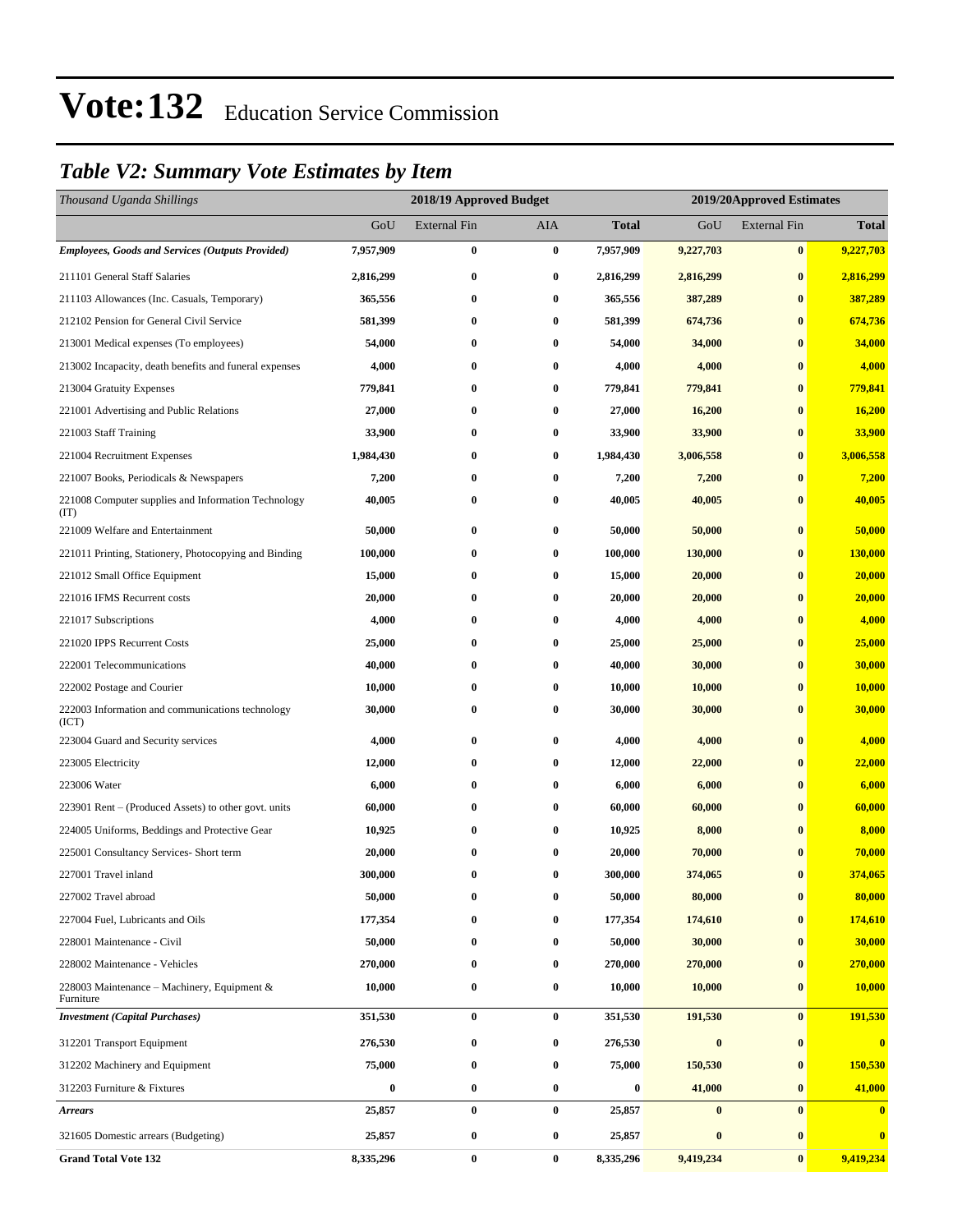| Total E<br>Arrears<br><i>xcluding</i> |  | .440 <sup>2</sup><br>300<br> | $\mathbf{A}$<br>$10 -$<br>-14 |  |
|---------------------------------------|--|------------------------------|-------------------------------|--|
|                                       |  |                              |                               |  |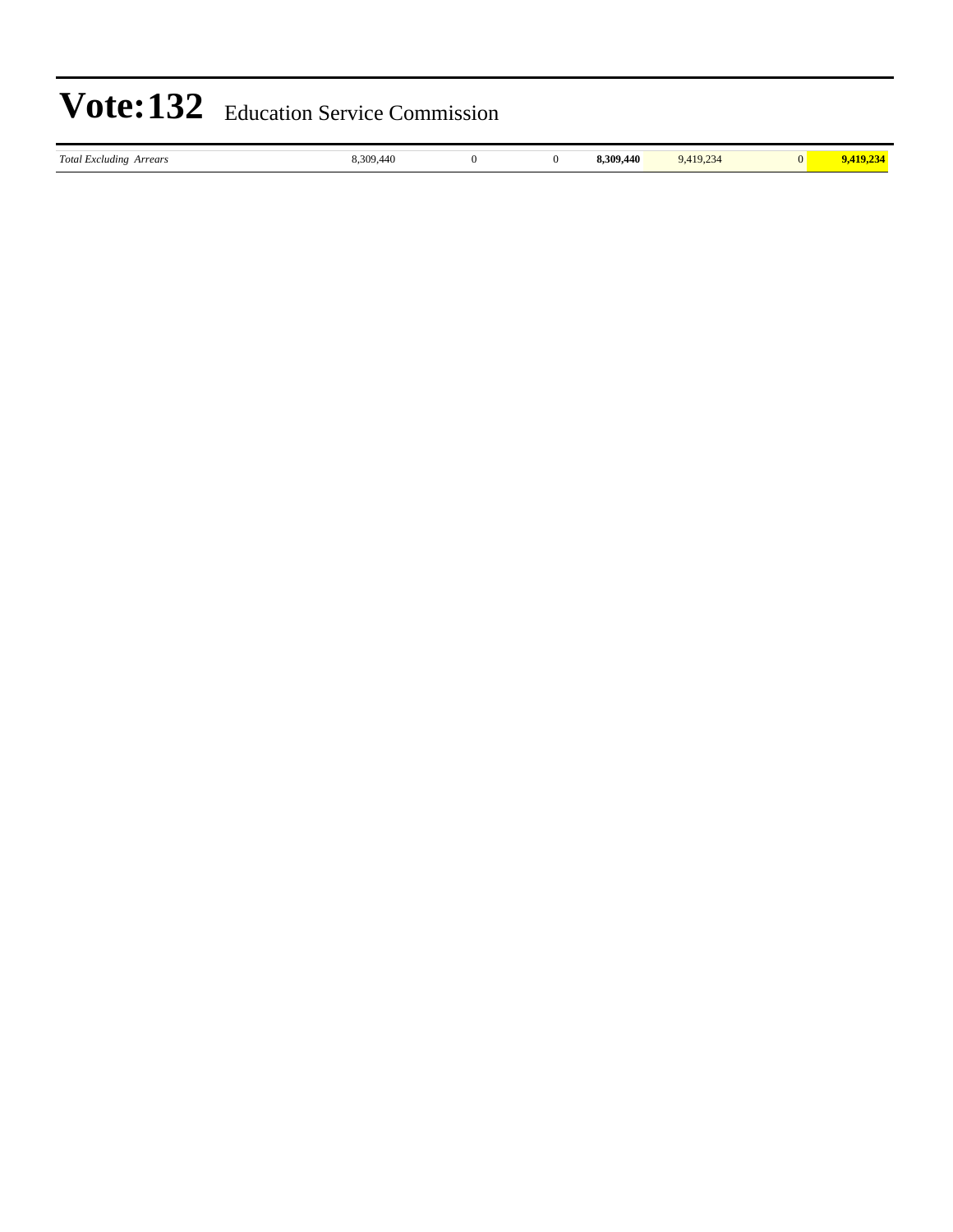#### *Table V3: Detailed Estimates by Programme, Sub Programme, Output and Item*

#### *Programme :0752 Education Personnel Policy and Management*

*Recurrent Budget Estimates*

#### **SubProgramme 01 Headquarters**

| Thousand Uganda Shillings                                  |                  | 2018/19 Approved Budget |                  | 2019/20 Approved Estimates |                       |           |                |
|------------------------------------------------------------|------------------|-------------------------|------------------|----------------------------|-----------------------|-----------|----------------|
| <b>Outputs Provided</b>                                    | Wage             | Non Wage                | <b>AIA</b>       | <b>Total</b>               | Wage                  | Non Wage  | <b>Total</b>   |
| Output 075201 Management of Education Service Personnel    |                  |                         |                  |                            |                       |           |                |
| 211103 Allowances (Inc. Casuals, Temporary)                | $\boldsymbol{0}$ | 50,152                  | $\mathbf{0}$     | 50,152                     | $\mathbf{0}$          | 50,152    | 50,152         |
| 221004 Recruitment Expenses                                | $\boldsymbol{0}$ | 1,984,430               | $\boldsymbol{0}$ | 1,984,430                  | $\mathbf{0}$          | 3,006,558 | 3,006,558      |
| <b>Total Cost of Output 01</b>                             | 0                | 2,034,582               | 0                | 2,034,582                  | $\boldsymbol{\theta}$ | 3,056,710 | 3,056,710      |
| Output 075202 Policy , Monitoring, Evaluation and Research |                  |                         |                  |                            |                       |           |                |
| 211103 Allowances (Inc. Casuals, Temporary)                | $\boldsymbol{0}$ | 30,000                  | $\boldsymbol{0}$ | 30,000                     | $\mathbf{0}$          | 40,750    | 40,750         |
| 221011 Printing, Stationery, Photocopying and Binding      | $\boldsymbol{0}$ | 30,000                  | $\mathbf{0}$     | 30,000                     | $\mathbf{0}$          | 60,000    | 60,000         |
| 225001 Consultancy Services- Short term                    | $\boldsymbol{0}$ | 20,000                  | $\mathbf{0}$     | 20,000                     | $\mathbf{0}$          | 70,000    | 70,000         |
| 227001 Travel inland                                       | $\boldsymbol{0}$ | 20,729                  | $\boldsymbol{0}$ | 20,729                     | $\mathbf{0}$          | 100,000   | 100,000        |
| 227002 Travel abroad                                       | $\boldsymbol{0}$ | $\boldsymbol{0}$        | $\boldsymbol{0}$ | $\bf{0}$                   | $\boldsymbol{0}$      | 30,000    | 30,000         |
| <b>Total Cost of Output 02</b>                             | 0                | 100,729                 | 0                | 100,729                    | $\boldsymbol{\theta}$ | 300,750   | 300,750        |
| Output 075203 Finance and Administration                   |                  |                         |                  |                            |                       |           |                |
| 211103 Allowances (Inc. Casuals, Temporary)                | $\boldsymbol{0}$ | 190,000                 | $\boldsymbol{0}$ | 190,000                    | $\mathbf{0}$          | 167,559   | 167,559        |
| 213001 Medical expenses (To employees)                     | $\boldsymbol{0}$ | 54,000                  | $\mathbf{0}$     | 54,000                     | $\mathbf{0}$          | 34,000    | 34,000         |
| 213002 Incapacity, death benefits and funeral expenses     | $\boldsymbol{0}$ | 4,000                   | $\boldsymbol{0}$ | 4,000                      | $\mathbf{0}$          | 4,000     | 4,000          |
| 221001 Advertising and Public Relations                    | $\boldsymbol{0}$ | 27,000                  | $\boldsymbol{0}$ | 27,000                     | $\boldsymbol{0}$      | 16,200    | 16,200         |
| 221007 Books, Periodicals & Newspapers                     | $\boldsymbol{0}$ | 7,200                   | $\boldsymbol{0}$ | 7,200                      | $\mathbf{0}$          | 7,200     | 7,200          |
| 221009 Welfare and Entertainment                           | $\boldsymbol{0}$ | 50,000                  | $\boldsymbol{0}$ | 50,000                     | $\boldsymbol{0}$      | 50,000    | 50,000         |
| 221011 Printing, Stationery, Photocopying and Binding      | $\boldsymbol{0}$ | 70,000                  | $\boldsymbol{0}$ | 70,000                     | $\boldsymbol{0}$      | 70,000    | 70,000         |
| 221012 Small Office Equipment                              | $\mathbf{0}$     | 15,000                  | $\boldsymbol{0}$ | 15,000                     | $\boldsymbol{0}$      | 20,000    | 20,000         |
| 221017 Subscriptions                                       | $\mathbf{0}$     | 4,000                   | $\boldsymbol{0}$ | 4,000                      | $\boldsymbol{0}$      | 4,000     | 4,000          |
| 222001 Telecommunications                                  | $\boldsymbol{0}$ | 40,000                  | $\boldsymbol{0}$ | 40,000                     | $\boldsymbol{0}$      | 30,000    | 30,000         |
| 223004 Guard and Security services                         | $\boldsymbol{0}$ | 4,000                   | $\boldsymbol{0}$ | 4,000                      | $\boldsymbol{0}$      | 4,000     | 4,000          |
| 223005 Electricity                                         | $\mathbf{0}$     | 12,000                  | $\boldsymbol{0}$ | 12,000                     | $\mathbf{0}$          | 22,000    | 22,000         |
| 223006 Water                                               | $\mathbf{0}$     | 6,000                   | $\boldsymbol{0}$ | 6,000                      | $\mathbf{0}$          | 6,000     | 6,000          |
| 223901 Rent – (Produced Assets) to other govt. units       | $\mathbf{0}$     | 60,000                  | $\boldsymbol{0}$ | 60,000                     | $\boldsymbol{0}$      | 60,000    | 60,000         |
| 224005 Uniforms, Beddings and Protective Gear              | $\boldsymbol{0}$ | 10,925                  | $\mathbf{0}$     | 10,925                     | $\boldsymbol{0}$      | 8,000     | 8,000          |
| 227001 Travel inland                                       | $\mathbf{0}$     | 233,075                 | $\boldsymbol{0}$ | 233,075                    | $\mathbf{0}$          | 200,000   | 200,000        |
| 227002 Travel abroad                                       | $\boldsymbol{0}$ | 50,000                  | $\boldsymbol{0}$ | 50,000                     | $\mathbf{0}$          | 50,000    | 50,000         |
| 227004 Fuel, Lubricants and Oils                           | $\boldsymbol{0}$ | 177,354                 | $\boldsymbol{0}$ | 177,354                    | $\boldsymbol{0}$      | 174,610   | <b>174,610</b> |
| 228001 Maintenance - Civil                                 | $\boldsymbol{0}$ | 50,000                  | $\boldsymbol{0}$ | 50,000                     | $\boldsymbol{0}$      | 30,000    | 30,000         |
| 228002 Maintenance - Vehicles                              | $\boldsymbol{0}$ | 270,000                 | $\boldsymbol{0}$ | 270,000                    | $\mathbf{0}$          | 270,000   | 270,000        |
| 228003 Maintenance – Machinery, Equipment & Furniture      | $\boldsymbol{0}$ | 10,000                  | $\boldsymbol{0}$ | 10,000                     | $\mathbf{0}$          | 10,000    | 10,000         |
| <b>Total Cost of Output 03</b>                             | 0                | 1,344,554               | 0                | 1,344,554                  | $\boldsymbol{\theta}$ | 1,237,569 | 1,237,569      |
| Output 075204 Internal Audit                               |                  |                         |                  |                            |                       |           |                |
| 211103 Allowances (Inc. Casuals, Temporary)                | $\boldsymbol{0}$ | 11,440                  | $\boldsymbol{0}$ | 11,440                     | $\boldsymbol{0}$      | 11,440    | 11,440         |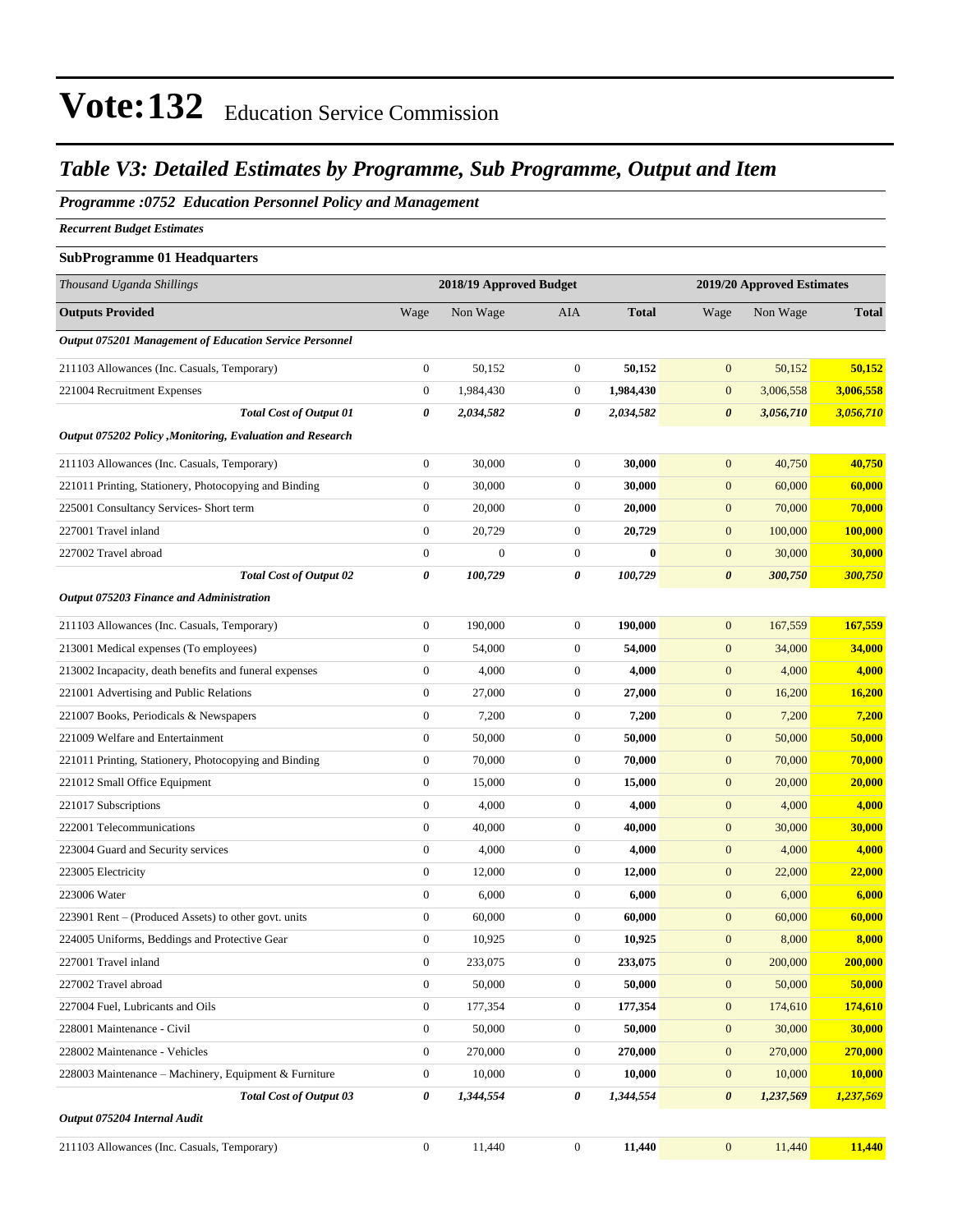| 227001 Travel inland                                                   | $\boldsymbol{0}$       | 17,900                  | $\boldsymbol{0}$      | 17,900       | $\mathbf{0}$               | 17,900                | 17,900                |
|------------------------------------------------------------------------|------------------------|-------------------------|-----------------------|--------------|----------------------------|-----------------------|-----------------------|
| <b>Total Cost of Output 04</b>                                         | 0                      | 29,340                  | $\boldsymbol{\theta}$ | 29,340       | $\boldsymbol{\theta}$      | 29,340                | 29,340                |
| <b>Output 075205 Procurement Services</b>                              |                        |                         |                       |              |                            |                       |                       |
| 211103 Allowances (Inc. Casuals, Temporary)                            | $\mathbf{0}$           | 18,844                  | $\boldsymbol{0}$      | 18,844       | $\mathbf{0}$               | 18,844                | 18,844                |
| 227001 Travel inland                                                   | $\mathbf{0}$           | $\mathbf{0}$            | $\boldsymbol{0}$      | $\bf{0}$     | $\mathbf{0}$               | 5,925                 | 5,925                 |
| <b>Total Cost of Output 05</b>                                         | 0                      | 18,844                  | 0                     | 18,844       | 0                          | 24,769                | <u>24,769</u>         |
| <b>Output 075206 Information Science</b>                               |                        |                         |                       |              |                            |                       |                       |
| 211103 Allowances (Inc. Casuals, Temporary)                            | $\boldsymbol{0}$       | 20,988                  | $\boldsymbol{0}$      | 20,988       | $\mathbf{0}$               | 31,738                | 31,738                |
| 221008 Computer supplies and Information Technology (IT)               | $\mathbf{0}$           | 40,005                  | $\boldsymbol{0}$      | 40,005       | $\mathbf{0}$               | 40,005                | 40,005                |
| 221016 IFMS Recurrent costs                                            | $\boldsymbol{0}$       | 20,000                  | $\boldsymbol{0}$      | 20,000       | $\mathbf{0}$               | 20,000                | 20,000                |
| 222003 Information and communications technology (ICT)                 | $\mathbf{0}$           | 30,000                  | $\boldsymbol{0}$      | 30,000       | $\mathbf{0}$               | 30,000                | 30,000                |
| <b>Total Cost of Output 06</b>                                         | 0                      | 110,993                 | 0                     | 110,993      | 0                          | 121,743               | 121,743               |
| <b>Output 075219 Human Resource Management Services</b>                |                        |                         |                       |              |                            |                       |                       |
| 211101 General Staff Salaries                                          | 2,816,299              | $\mathbf{0}$            | $\boldsymbol{0}$      | 2,816,299    | 2,816,299                  | $\mathbf{0}$          | 2,816,299             |
| 211103 Allowances (Inc. Casuals, Temporary)                            | $\boldsymbol{0}$       | 20,130                  | $\boldsymbol{0}$      | 20,130       | $\mathbf{0}$               | 30,130                | 30,130                |
| 212102 Pension for General Civil Service                               | $\boldsymbol{0}$       | 581,399                 | $\boldsymbol{0}$      | 581,399      | $\boldsymbol{0}$           | 674,736               | 674,736               |
| 213004 Gratuity Expenses                                               | $\boldsymbol{0}$       | 779,841                 | $\boldsymbol{0}$      | 779,841      | $\mathbf{0}$               | 779,841               | 779,841               |
| 221003 Staff Training                                                  | $\boldsymbol{0}$       | 33,900                  | $\boldsymbol{0}$      | 33,900       | $\overline{0}$             | 33,900                | 33,900                |
| 221020 IPPS Recurrent Costs                                            | $\mathbf{0}$           | 25,000                  | $\boldsymbol{0}$      | 25,000       | $\mathbf{0}$               | 25,000                | 25,000                |
| 227001 Travel inland                                                   | $\boldsymbol{0}$       | 10,240                  | $\boldsymbol{0}$      | 10,240       | $\mathbf{0}$               | 10,240                | 10,240                |
| <b>Total Cost of Output 19</b>                                         | 2,816,299              | 1,450,510               | 0                     | 4,266,809    | 2,816,299                  | 1,553,847             | 4,370,147             |
| Output 075220 Records Management Services                              |                        |                         |                       |              |                            |                       |                       |
| 211103 Allowances (Inc. Casuals, Temporary)                            | $\boldsymbol{0}$       | 24,002                  | $\boldsymbol{0}$      | 24,002       | $\mathbf{0}$               | 36,676                | 36,676                |
| 222002 Postage and Courier                                             | $\boldsymbol{0}$       | 10,000                  | $\boldsymbol{0}$      | 10,000       | $\overline{0}$             | 10,000                | <b>10,000</b>         |
| 227001 Travel inland                                                   | $\mathbf{0}$           | 18,056                  | $\boldsymbol{0}$      | 18,056       | $\mathbf{0}$               | 40,000                | 40,000                |
| <b>Total Cost of Output 20</b>                                         | 0                      | 52,058                  | 0                     | 52,058       | $\boldsymbol{\theta}$      | 86,676                | 86,676                |
| <b>Total Cost Of Outputs Provided</b>                                  | 2,816,299              | 5,141,610               | $\bf{0}$              | 7,957,909    | 2,816,299                  | 6,411,404             | 9,227,703             |
| <b>Total Cost for SubProgramme 01</b>                                  | 2,816,299              | 5,141,610               | $\bf{0}$              | 7,957,909    | 2,816,299                  | 6,411,404             | 9,227,703             |
| <b>Total Excluding Arrears</b>                                         | 2,816,299              | 5,141,610               | $\boldsymbol{0}$      | 7,957,909    | 2,816,299                  | 6,411,404             | 9,227,703             |
| <b>Development Budget Estimates</b>                                    |                        |                         |                       |              |                            |                       |                       |
| Project 1271 Support to Education Service Commission                   |                        |                         |                       |              |                            |                       |                       |
| Thousand Uganda Shillings                                              |                        | 2018/19 Approved Budget |                       |              | 2019/20 Approved Estimates |                       |                       |
| <b>Capital Purchases</b>                                               | GoU Dev't External Fin |                         | <b>AIA</b>            | <b>Total</b> | GoU Dev't External Fin     |                       | <b>Total</b>          |
| Output 075275 Purchase of Motor Vehicles and Other Transport Equipment |                        |                         |                       |              |                            |                       |                       |
| 312201 Transport Equipment                                             | 276,530                | $\mathbf{0}$            | $\boldsymbol{0}$      | 276,530      | $\mathbf{0}$               | $\mathbf{0}$          | $\mathbf{0}$          |
| Total Cost Of Output 075275                                            | 276,530                | 0                       | $\pmb{\theta}$        | 276,530      | $\boldsymbol{\theta}$      | $\boldsymbol{\theta}$ | $\boldsymbol{\theta}$ |
| Output 075276 Purchase of Office and ICT Equipment, including Software |                        |                         |                       |              |                            |                       |                       |
| 312202 Machinery and Equipment                                         | 75,000                 | $\boldsymbol{0}$        | $\boldsymbol{0}$      | 75,000       | 150,530                    | $\boldsymbol{0}$      | 150,530               |
| 312203 Furniture & Fixtures                                            | $\boldsymbol{0}$       | $\boldsymbol{0}$        | $\boldsymbol{0}$      | $\bf{0}$     | 41,000                     | $\mathbf{0}$          | 41,000                |
| Total Cost Of Output 075276                                            | 75,000                 | 0                       | 0                     | 75,000       | 191,530                    | $\boldsymbol{\theta}$ | 191,530               |
| <b>Total Cost for Capital Purchases</b>                                | 351,530                | $\boldsymbol{0}$        | $\boldsymbol{0}$      | 351,530      | 191,530                    | $\mathbf{0}$          | 191,530               |
|                                                                        |                        |                         |                       |              |                            |                       |                       |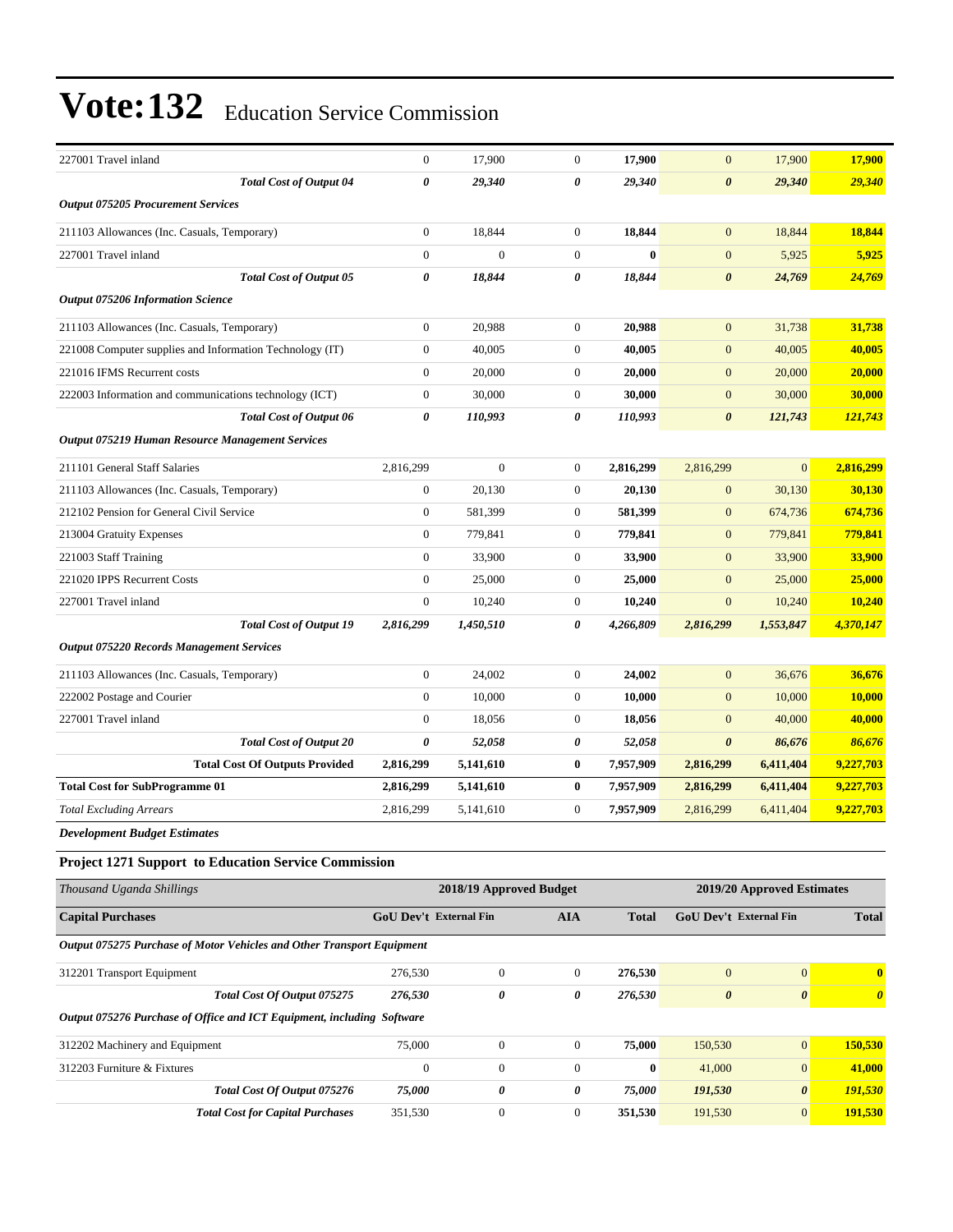| <b>Arrears</b>                      | <b>GoU Dev't External Fin</b> |                     | <b>AIA</b>       | <b>Total</b> | <b>GoU Dev't External Fin</b> |                       | <b>Total</b>                     |  |
|-------------------------------------|-------------------------------|---------------------|------------------|--------------|-------------------------------|-----------------------|----------------------------------|--|
| Output 075299 Arrears               |                               |                     |                  |              |                               |                       |                                  |  |
| 321605 Domestic arrears (Budgeting) | 25,857                        | $\mathbf{0}$        | $\theta$         | 25,857       | $\mathbf{0}$                  | $\overline{0}$        | $\mathbf{0}$                     |  |
| Total Cost Of Output 075299         | 25,857                        | 0                   | 0                | 25,857       | $\boldsymbol{\theta}$         | $\boldsymbol{\theta}$ | $\overline{\boldsymbol{\theta}}$ |  |
| <b>Total Cost for Arrears</b>       | 25,857                        | $\mathbf{0}$        | $\boldsymbol{0}$ | 25,857       | $\mathbf{0}$                  | $\mathbf{0}$          | $\mathbf{0}$                     |  |
| <b>Total Cost for Project: 1271</b> | 377,387                       | $\mathbf{0}$        | $\mathbf{0}$     | 377,387      | 191,530                       | $\mathbf{0}$          | 191,530                          |  |
| <b>Total Excluding Arrears</b>      | 351,530                       | $\mathbf{0}$        | $\mathbf{0}$     | 351,530      | 191,530                       | $\overline{0}$        | 191,530                          |  |
|                                     | GoU                           | <b>External Fin</b> | <b>AIA</b>       | <b>Total</b> | GoU                           | <b>External Fin</b>   | <b>Total</b>                     |  |
| <b>Total Cost for Programme 52</b>  | 8,335,296                     | $\bf{0}$            | $\bf{0}$         | 8,335,296    | 9,419,234                     | $\vert 0 \vert$       | 9,419,234                        |  |
| <b>Total Excluding Arrears</b>      | 8,309,440                     | $\mathbf{0}$        | $\mathbf{0}$     | 8,309,440    | 9,419,234                     | $\overline{0}$        | 9,419,234                        |  |
|                                     | GoU                           | <b>External Fin</b> | <b>AIA</b>       | <b>Total</b> | GoU                           | <b>External Fin.</b>  | <b>Total</b>                     |  |
| <b>Grand Total for Vote 132</b>     | 8,335,296                     | $\bf{0}$            | $\bf{0}$         | 8,335,296    | 9,419,234                     | $\bf{0}$              | 9,419,234                        |  |
| <b>Total Excluding Arrears</b>      | 8,309,440                     | $\mathbf{0}$        | $\boldsymbol{0}$ | 8,309,440    | 9,419,234                     | $\mathbf{0}$          | 9,419,234                        |  |